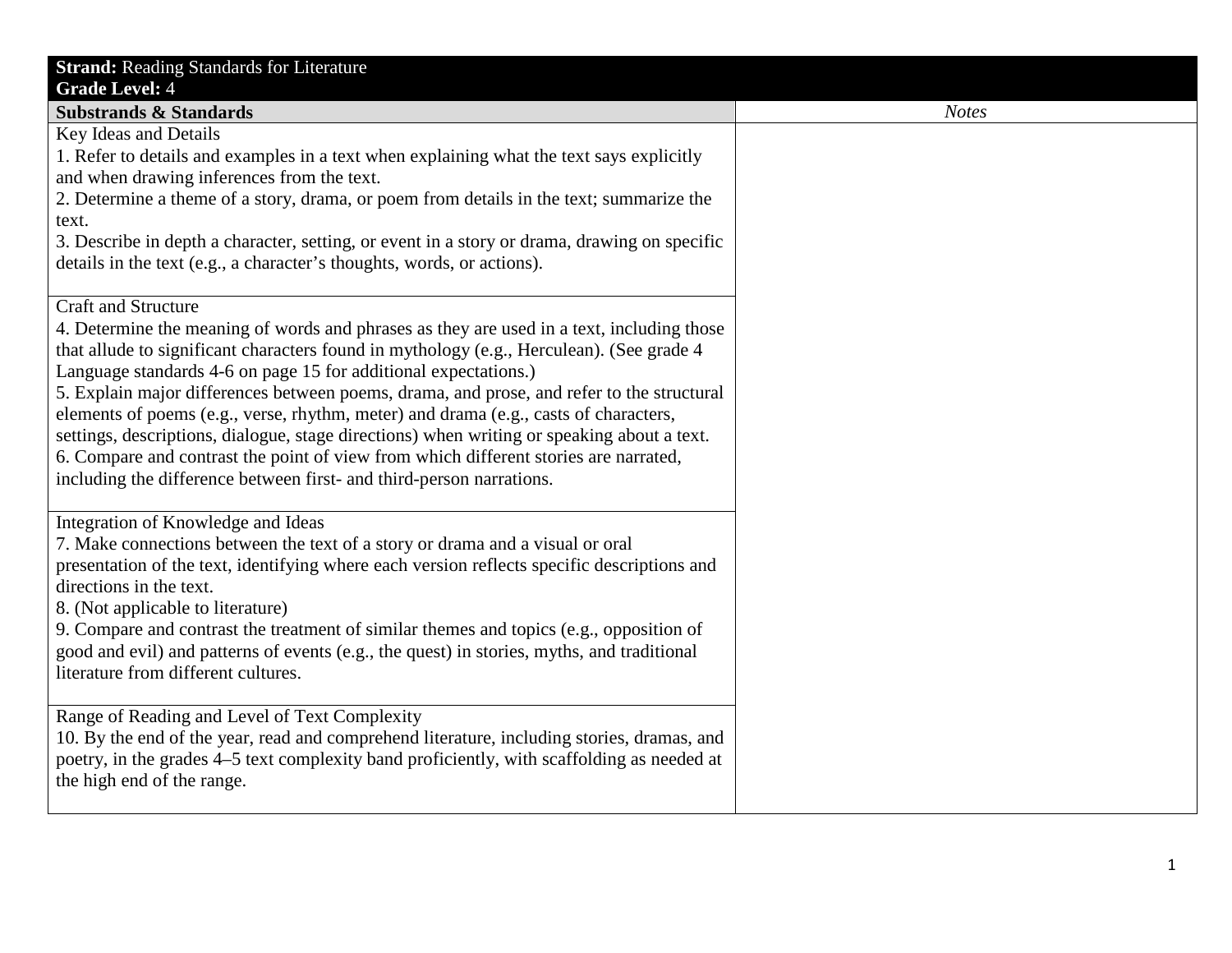| <b>Strand:</b> Reading Standards for Informational Text<br><b>Grade Level: 4</b>                                                                                                                                                                                                                                                                                                                                                                                                                                                                                                       |              |
|----------------------------------------------------------------------------------------------------------------------------------------------------------------------------------------------------------------------------------------------------------------------------------------------------------------------------------------------------------------------------------------------------------------------------------------------------------------------------------------------------------------------------------------------------------------------------------------|--------------|
| <b>Substrands &amp; Standards</b>                                                                                                                                                                                                                                                                                                                                                                                                                                                                                                                                                      | <b>Notes</b> |
| Key Ideas and Details<br>1. Refer to details and examples in a text when explaining what the text says explicitly<br>and when drawing inferences from the text.<br>2. Determine the main idea of a text and explain how it is supported by key details;<br>summarize the text.<br>3. Explain events, procedures, ideas, or concepts in a historical, scientific, or technical<br>text, including what happened and why, based on specific information in the text.                                                                                                                     |              |
| <b>Craft and Structure</b><br>4. Determine the meaning of general academic and domain-specific words or phrases in a<br>text relevant to a grade 4 topic or subject area. (See grade 4 Language standards 4-6<br>additional expectations.)<br>5. Describe the overall structure (e.g., chronology, comparison, cause/effect,<br>problem/solution) of events, ideas, concepts, or information in a text or part of a text.<br>6. Compare and contrast a firsthand and secondhand account of the same event or topic;<br>describe the differences in focus and the information provided. |              |
| Integration of Knowledge and Ideas<br>7. Interpret information presented visually, orally, or quantitatively (e.g., in charts,<br>graphs, diagrams, time lines, animations, or interactive elements on Web pages) and<br>explain how the information contributes to an understanding of the text in which it<br>appears.<br>8. Explain how an author uses reasons and evidence to support particular points in a text.<br>9. Integrate information from two texts on the same topic in order to write or speak about<br>the subject knowledgeably.                                     |              |
| Range of Reading and Level of Text Complexity<br>10. By the end of year, read and comprehend informational texts, including history/social<br>studies, science, and technical texts, in the grades 4–5 text complexity band proficiently,<br>with scaffolding as needed at the high end of the range.                                                                                                                                                                                                                                                                                  |              |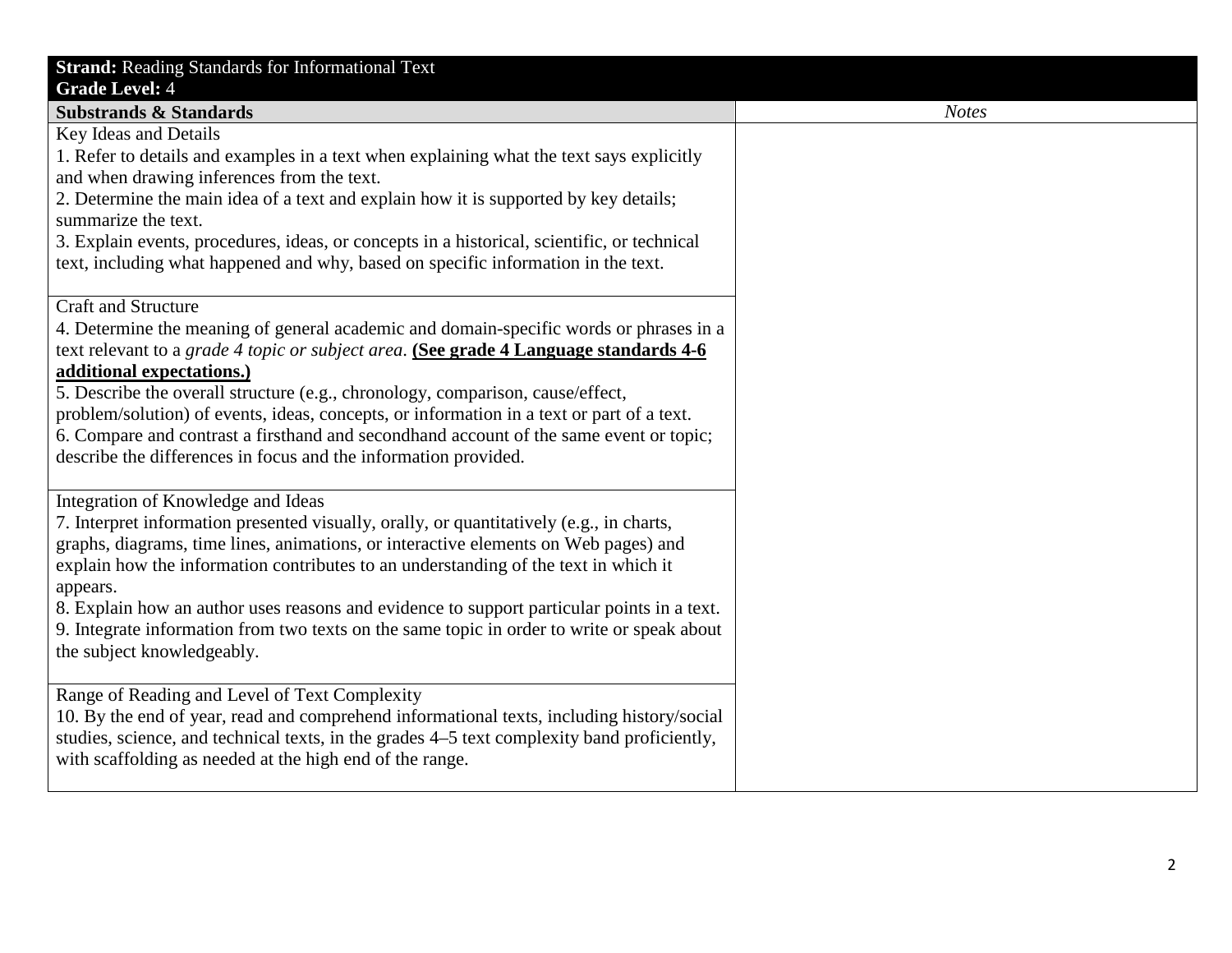| <b>Strand: Reading Standards: Foundational Skills</b>                                    |              |
|------------------------------------------------------------------------------------------|--------------|
| <b>Grade Level: 4</b>                                                                    |              |
| <b>Substrands &amp; Standards</b>                                                        | <b>Notes</b> |
| <b>Print Concepts</b>                                                                    |              |
| 1. n/a                                                                                   |              |
|                                                                                          |              |
| <b>Phonological Awareness</b>                                                            |              |
| 2. n/a                                                                                   |              |
|                                                                                          |              |
| Phonics and Word Recognition                                                             |              |
| 3. Know and apply grade-level phonics and word analysis skills in decoding words.        |              |
| a. Use combined knowledge of all letter-sound correspondences, syllabication patterns,   |              |
| and morphology (e.g., roots and affixes) to read accurately unfamiliar multisyllabic     |              |
| words in context and out of context.                                                     |              |
|                                                                                          |              |
| Fluency                                                                                  |              |
| 4. Read with sufficient accuracy and fluency to support comprehension.                   |              |
| a. Read on-level text with purpose and understanding.                                    |              |
| b. Read on-level prose and poetry orally with accuracy, appropriate rate, and expression |              |
| on successive readings.                                                                  |              |
| c. Use context to confirm or self-correct word recognition and understanding, rereading  |              |
| as necessary.                                                                            |              |
|                                                                                          |              |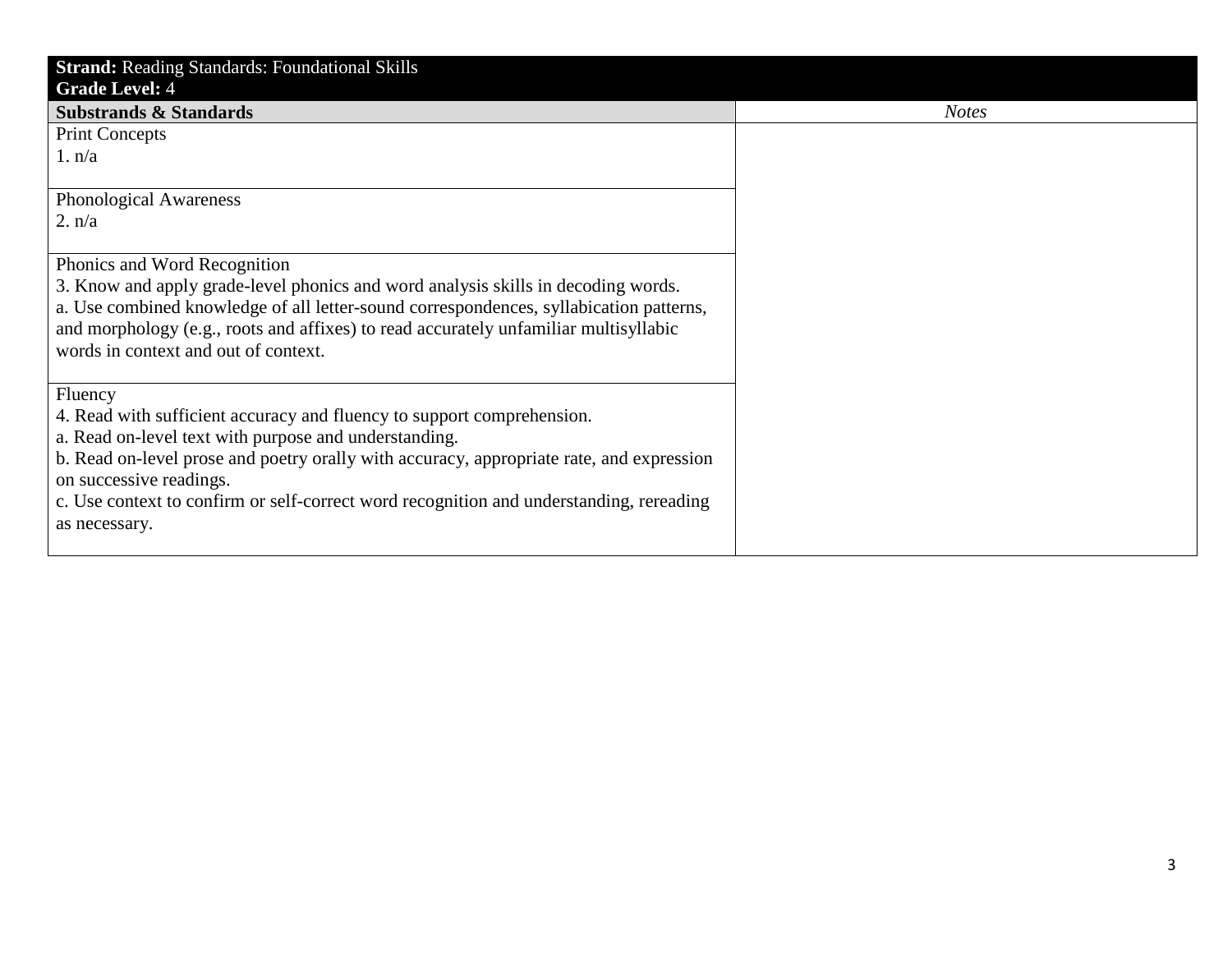| <b>Strand: Writing Standards</b>                                                               |              |
|------------------------------------------------------------------------------------------------|--------------|
| <b>Grade Level: 4</b>                                                                          |              |
| <b>Substrands &amp; Standards</b>                                                              | <b>Notes</b> |
| <b>Text Types and Purposes</b>                                                                 |              |
| 1. Write opinion pieces on topics or texts, supporting a point of view with reasons and        |              |
| information.                                                                                   |              |
| a. Introduce a topic or text clearly, state an opinion, and create an organizational structure |              |
| in which related ideas are grouped to support the writer's purpose.                            |              |
| b. Provide reasons that are supported by facts and details.                                    |              |
| c. Link opinion and reasons using words and phrases (e.g., for instance, in order to, in       |              |
| addition).                                                                                     |              |
| d. Provide a concluding statement or section related to the opinion presented.                 |              |
| 2. Write informative/explanatory texts to examine a topic and convey ideas and                 |              |
| information clearly.                                                                           |              |
| a. Introduce a topic clearly and group related information in paragraphs and sections;         |              |
| include formatting (e.g., headings), illustrations, and multimedia when useful to aiding       |              |
| comprehension.                                                                                 |              |
| b. Develop the topic with facts, definitions, concrete details, quotations, or other           |              |
| information and examples related to the topic.                                                 |              |
| c. Link ideas within categories of information using words and phrases (e.g., another, for     |              |
| example, also, because).                                                                       |              |
| d. Use precise language and domain-specific vocabulary to inform about or explain the          |              |
| topic.                                                                                         |              |
| e. Provide a concluding statement or section related to the information or explanation         |              |
| presented.                                                                                     |              |
| 3. Write narratives to develop real or imagined experiences or events using effective          |              |
| technique, descriptive details, and clear event sequences.                                     |              |
| a. Orient the reader by establishing a situation and introducing a narrator and/or             |              |
| characters; organize an event sequence that unfolds naturally.                                 |              |
| b. Use dialogue and description to develop experiences and events or show the responses        |              |
| of characters to situations.                                                                   |              |
| c. Use a variety of transitional words and phrases to manage the sequence of events.           |              |
| d. Use concrete words and phrases and sensory details to convey experiences and events         |              |
| precisely.                                                                                     |              |
| e. Provide a conclusion that follows from the narrated experiences or events.                  |              |
|                                                                                                |              |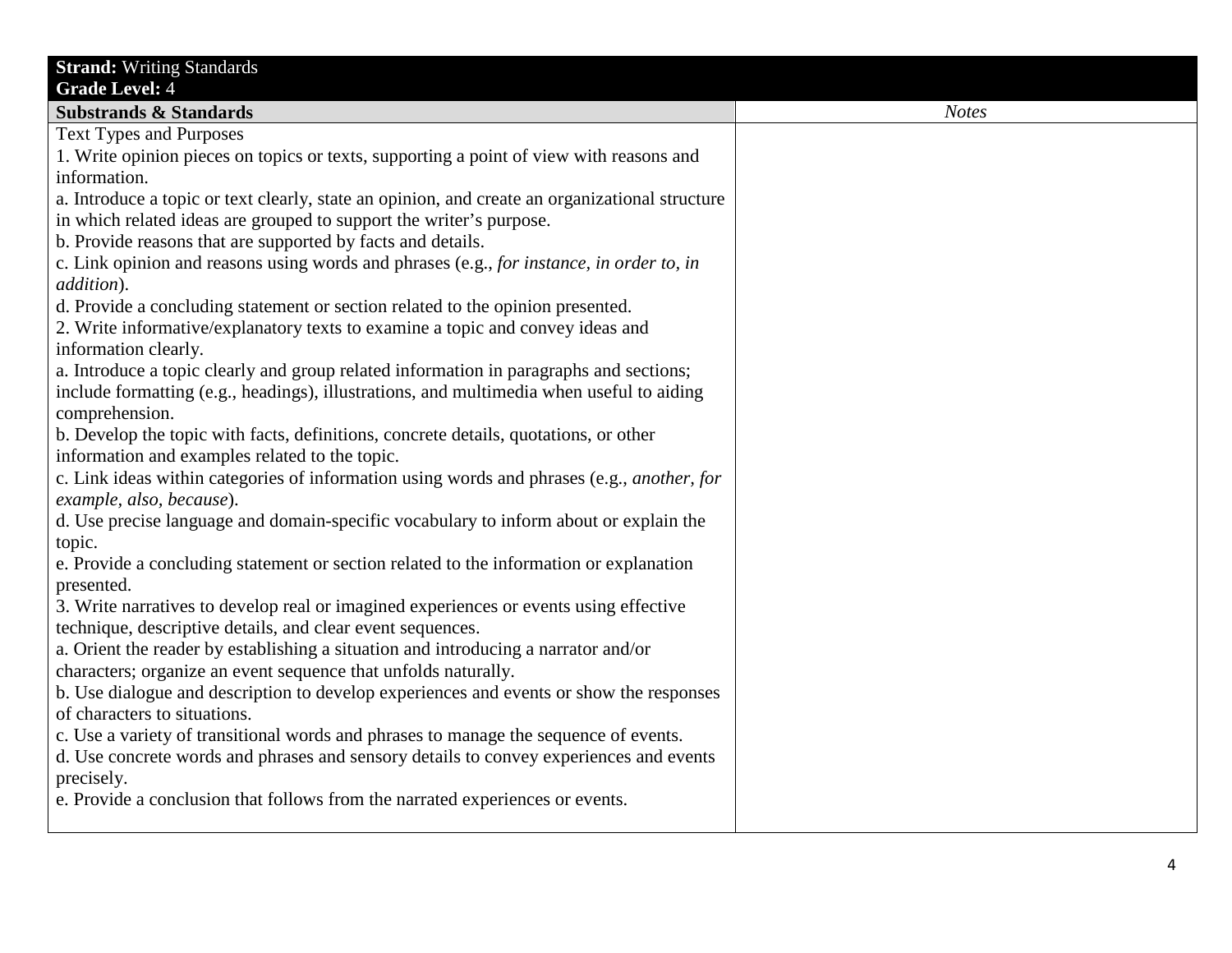| Production and Distribution of Writing<br>4. Produce clear and coherent writing (including multiple-paragraph texts) in which<br>the development and organization are appropriate to task, purpose, and audience. (Grade-<br>specific expectations for writing types are defined in standards $1-3$ .)<br>5. With guidance and support from peers and adults, develop and strengthen writing as<br>needed by planning, revising, and editing. (Editing for conventions should demonstrate<br>command of Language standards 1–3 up to and including grade 4.)<br>6. With some guidance and support from adults, use technology, including the Internet, to<br>produce and publish writing as well as to interact and collaborate with others;<br>demonstrate sufficient command of keyboarding skills to type a minimum of one page in<br>a single sitting. |  |
|------------------------------------------------------------------------------------------------------------------------------------------------------------------------------------------------------------------------------------------------------------------------------------------------------------------------------------------------------------------------------------------------------------------------------------------------------------------------------------------------------------------------------------------------------------------------------------------------------------------------------------------------------------------------------------------------------------------------------------------------------------------------------------------------------------------------------------------------------------|--|
| Research to Build and Present Knowledge<br>7. Conduct short research projects that build knowledge through investigation of different<br>aspects of a topic.<br>8. Recall relevant information from experiences or gather relevant information from print<br>and digital sources; take notes, <b>paraphrase</b> , and categorize information, and provide a<br>list of sources.                                                                                                                                                                                                                                                                                                                                                                                                                                                                            |  |
| 9. Draw evidence from literary or informational texts to support analysis, reflection, and<br>research.<br>a. Apply grade 4 Reading standards to literature (e.g., "Describe in depth a character,<br>setting, or event in a story or drama, drawing on specific details in the text [e.g., a<br>character's thoughts, words, or actions].").<br>b. Apply grade 4 Reading standards to informational texts (e.g., "Explain how an author<br>uses reasons and evidence to support particular points in a text").                                                                                                                                                                                                                                                                                                                                            |  |
| Range of Writing<br>10. Write routinely over extended time frames (time for research, reflection, and<br>revision) and shorter time frames (a single sitting or a day or two) for a range of<br>discipline-specific tasks, purposes, and audiences.                                                                                                                                                                                                                                                                                                                                                                                                                                                                                                                                                                                                        |  |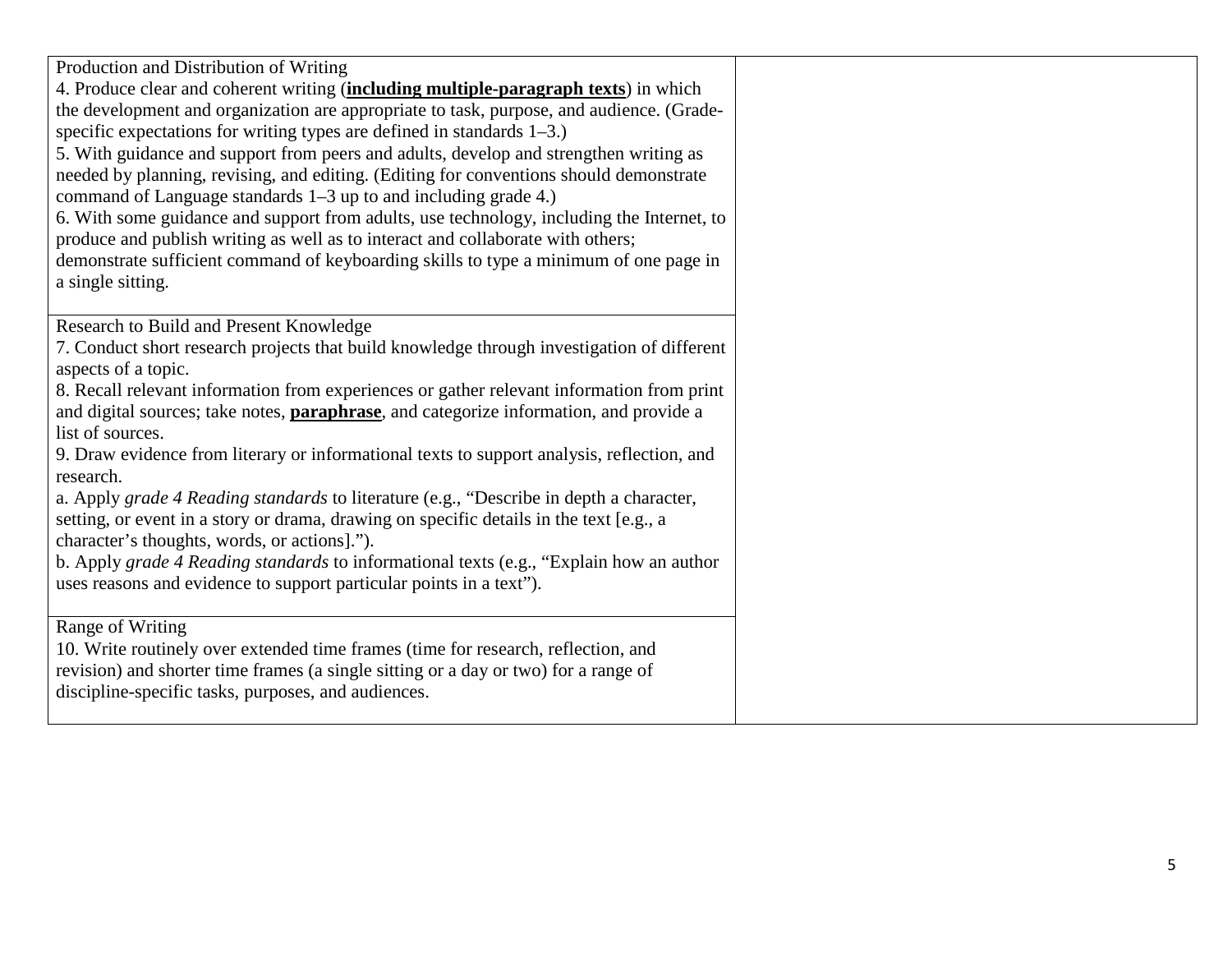| <b>Strand:</b> Speaking and Listening Standards<br><b>Grade Level: 4</b>                                                                                                                                                                                                                                                                                                                                                                                                                                                                                                                                                                                                                                                                                                                                                                                                                                                                                                                                                                                                                                                         |
|----------------------------------------------------------------------------------------------------------------------------------------------------------------------------------------------------------------------------------------------------------------------------------------------------------------------------------------------------------------------------------------------------------------------------------------------------------------------------------------------------------------------------------------------------------------------------------------------------------------------------------------------------------------------------------------------------------------------------------------------------------------------------------------------------------------------------------------------------------------------------------------------------------------------------------------------------------------------------------------------------------------------------------------------------------------------------------------------------------------------------------|
| <b>Substrands &amp; Standards</b>                                                                                                                                                                                                                                                                                                                                                                                                                                                                                                                                                                                                                                                                                                                                                                                                                                                                                                                                                                                                                                                                                                |
| Comprehension and Collaboration<br>1. Engage effectively in a range of collaborative discussions (one-on-one, in groups, and<br>teacher-led) with diverse partners on <i>grade 4 topics and texts</i> , building on others' ideas<br>and expressing their own clearly.<br>a. Come to discussions prepared, having read or studied required material; explicitly<br>draw on that preparation and other information known about the topic to explore ideas<br>under discussion.<br>b. Follow agreed-upon rules for discussions and carry out assigned roles.<br>c. Pose and respond to specific questions to clarify or follow up on information, and<br>make comments that contribute to the discussion and link to the remarks of others.<br>d. Review the key ideas expressed and explain their own ideas and understanding in light<br>of the discussion.<br>2. Paraphrase portions of a text read aloud or information presented in diverse media and<br>formats, including visually, quantitatively, and orally.<br>3. Identify the reasons and evidence a speaker or media source provides to support<br>particular points. |
| Presentation of Knowledge and Ideas<br>4. Report on a topic or text, tell a story, or recount an experience in an organized manner,<br>using appropriate facts and relevant, descriptive details to support main ideas or themes;<br>speak clearly at an understandable pace.<br>a. Plan and deliver a narrative presentation that: relates ideas, observations, or<br>recollections; provides a clear context; and includes clear insight into why the event<br>or experience is memorable.<br>5. Add audio recordings and visual displays to presentations when appropriate to enhance<br>the development of main ideas or themes.<br>6. Differentiate between contexts that call for formal English (e.g., presenting ideas) and<br>situations where informal discourse is appropriate (e.g., small-group discussion); use<br>formal English when appropriate to task and situation. (See grade 4 Language standards<br>1 and 3 on page 14 for specific expectations.)                                                                                                                                                        |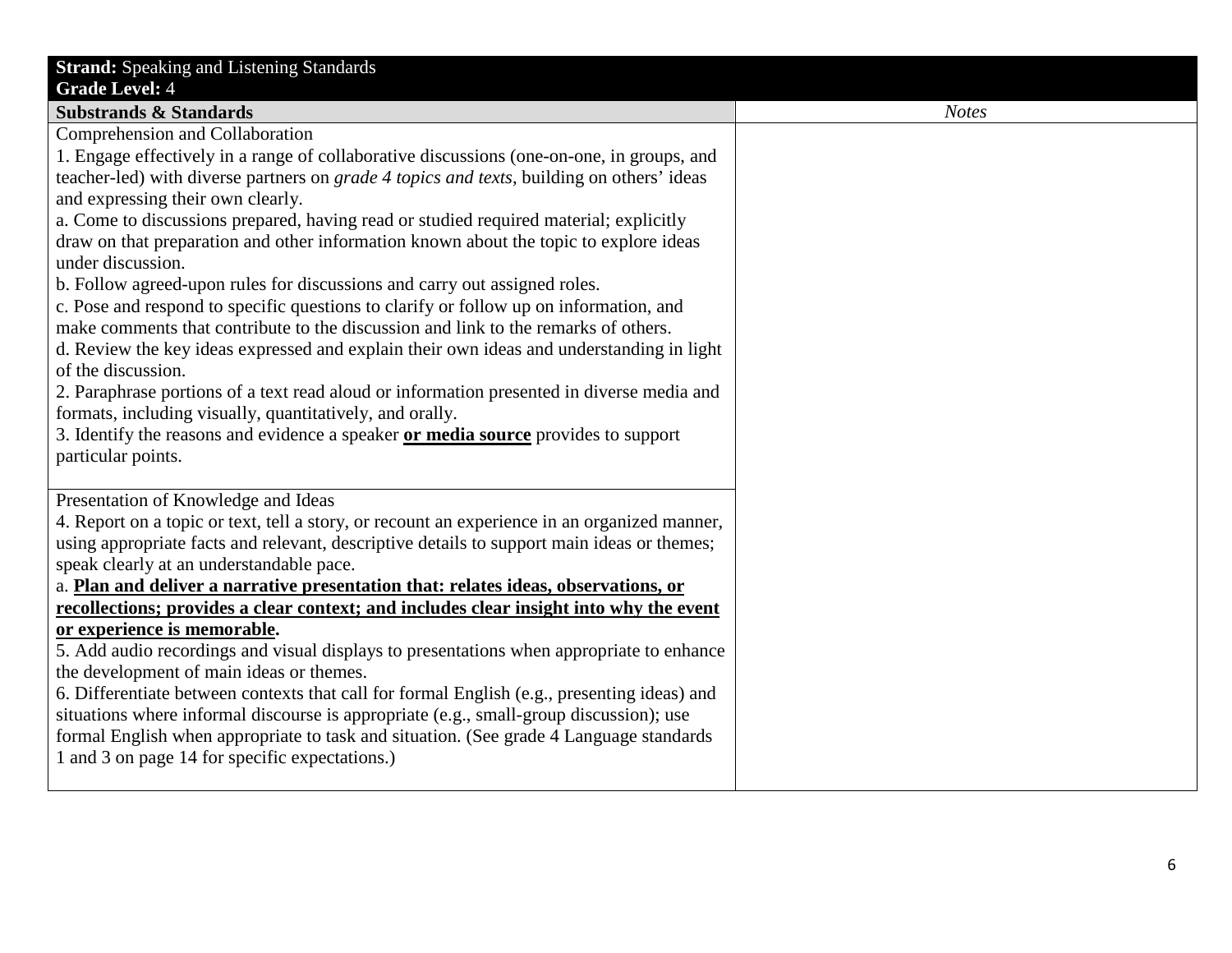| <b>Strand:</b> Language Standards                                                                                                                                                                                                                                                              |              |
|------------------------------------------------------------------------------------------------------------------------------------------------------------------------------------------------------------------------------------------------------------------------------------------------|--------------|
| <b>Grade Level: 4</b>                                                                                                                                                                                                                                                                          |              |
| <b>Substrands &amp; Standards</b>                                                                                                                                                                                                                                                              | <b>Notes</b> |
| <b>Conventions of Standard English</b>                                                                                                                                                                                                                                                         |              |
| 1. Demonstrate command of the conventions of standard English grammar and usage                                                                                                                                                                                                                |              |
| when writing or speaking.                                                                                                                                                                                                                                                                      |              |
| a. Write fluidly and legibly in cursive or joined italics.                                                                                                                                                                                                                                     |              |
| b. Use <i>interrogative</i> , relative pronouns (who, whose, whom, which, that) and relative                                                                                                                                                                                                   |              |
| adverbs (where, when, why).                                                                                                                                                                                                                                                                    |              |
| c. Form and use the progressive (e.g., I was walking; I am walking; I will be walking)                                                                                                                                                                                                         |              |
| verb tenses.                                                                                                                                                                                                                                                                                   |              |
| d. Use modal auxiliaries (e.g., can, may, must) to convey various conditions.                                                                                                                                                                                                                  |              |
| e. Order adjectives within sentences according to conventional patterns (e.g., a small red                                                                                                                                                                                                     |              |
| bag rather than a red small bag).                                                                                                                                                                                                                                                              |              |
| f. Form and use prepositional phrases.                                                                                                                                                                                                                                                         |              |
| g. Produce complete sentences, recognizing and correcting inappropriate fragments and                                                                                                                                                                                                          |              |
| run-ons.                                                                                                                                                                                                                                                                                       |              |
| h. Correctly use frequently confused words (e.g., to, too, two; there, their).                                                                                                                                                                                                                 |              |
| 2. Demonstrate command of the conventions of standard English capitalization,                                                                                                                                                                                                                  |              |
| punctuation, and spelling when writing.                                                                                                                                                                                                                                                        |              |
| a. Use correct capitalization.                                                                                                                                                                                                                                                                 |              |
| b. Use commas and quotation marks to mark direct speech and quotations from a text.                                                                                                                                                                                                            |              |
| c. Use a comma before a coordinating conjunction in a compound sentence.                                                                                                                                                                                                                       |              |
| d. Spell grade-appropriate words correctly, consulting references as needed.                                                                                                                                                                                                                   |              |
|                                                                                                                                                                                                                                                                                                |              |
|                                                                                                                                                                                                                                                                                                |              |
| Knowledge of Language                                                                                                                                                                                                                                                                          |              |
| 3. Use knowledge of language and its conventions when writing, speaking, reading, or                                                                                                                                                                                                           |              |
|                                                                                                                                                                                                                                                                                                |              |
|                                                                                                                                                                                                                                                                                                |              |
|                                                                                                                                                                                                                                                                                                |              |
|                                                                                                                                                                                                                                                                                                |              |
|                                                                                                                                                                                                                                                                                                |              |
|                                                                                                                                                                                                                                                                                                |              |
|                                                                                                                                                                                                                                                                                                |              |
|                                                                                                                                                                                                                                                                                                |              |
| listening.<br>a. Choose words and phrases to convey ideas precisely.<br>b. Choose punctuation for effect.<br>c. Differentiate between contexts that call for formal English (e.g., presenting ideas) and<br>situations where informal discourse is appropriate (e.g., small-group discussion). |              |